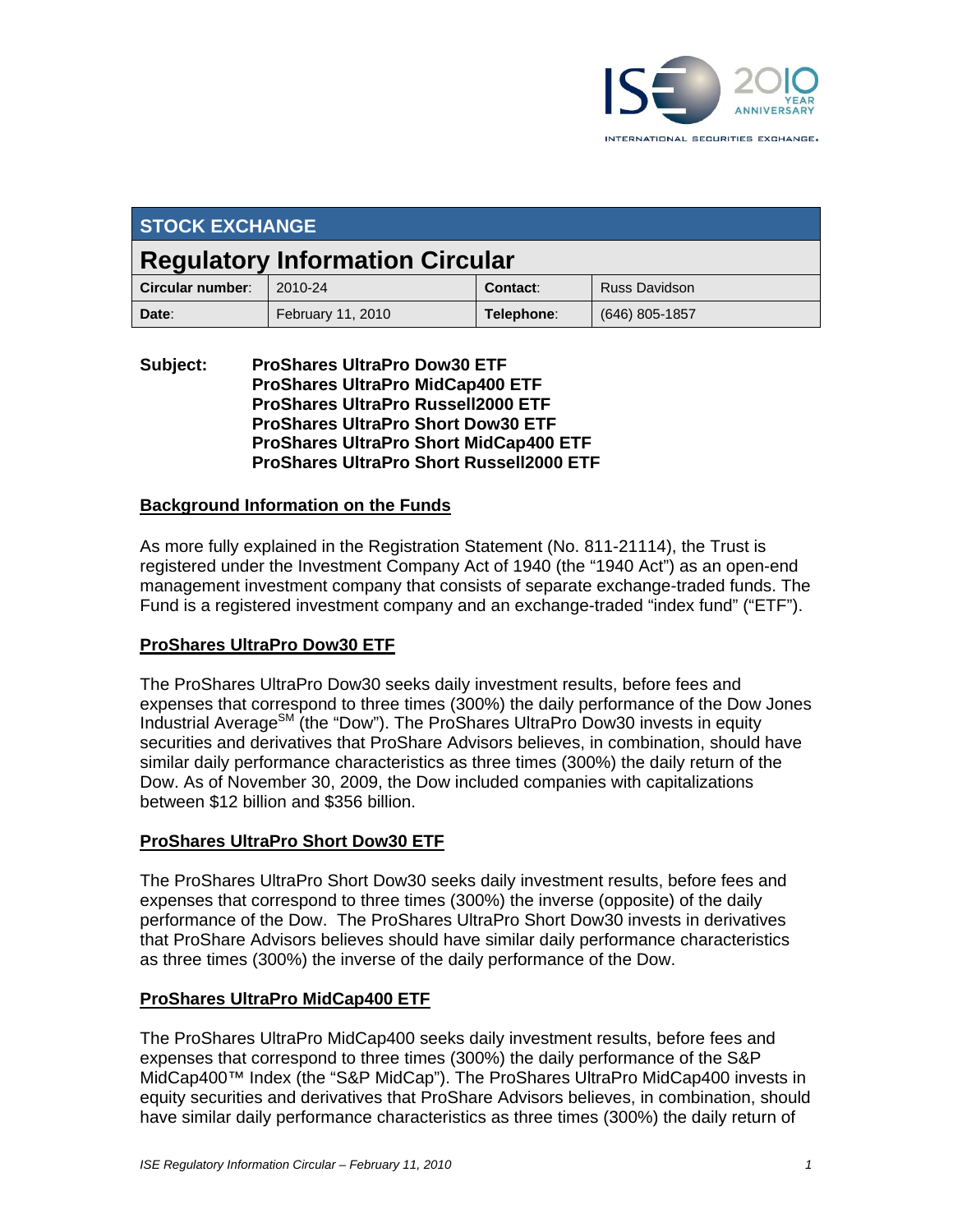

the Index. As of November 30, 2009, the S&P MidCap included companies with capitalizations between \$279 million and \$7 billion.

### **ProShares UltraPro Short MidCap400 ETF**

The ProShares UltraPro Short MidCap400 seeks daily investment results, before fees and expenses, that correspond to three times (300%) the inverse (opposite) of the daily performance of the S&P MidCap. The ProShares UltraPro Short MidCap400 invests in derivatives that ProShare Advisors believes should have similar daily performance characteristics as three times (300%) the inverse of the daily performance of the Index.

### **ProShares UltraPro Russell2000 ETF**

ProShares UltraPro Russell2000 seeks daily investment results, before fees and expenses that correspond to three times (300%) the daily performance of the Russell 2000 Index (the "Russell 2000"). The ProShares UltraPro Russell2000 invests in equity securities and derivatives that ProShare Advisors believes, in combination, should have similar daily performance characteristics as three times (300%) the daily return of the Russell 2000. As of November 30, 2009, the Russell 3000 included companies with capitalizations between \$18 million and \$4.6 billion.

### **ProShares UltraPro Short Russell2000 ETF**

The ProShares UltraPro Short Russell2000 seeks daily investment results, before fees and expenses that correspond to three times (300%) the inverse (opposite) of the daily performance of the Russell 2000. The ProShares UltraPro Short Russell2000 invests in derivatives that ProShare Advisors believes should have similar daily performance characteristics as three times (300%) the inverse of the daily performance of the Russell 2000.

ProShare Advisors LLC serves as the investment advisor for the Fund. SEI Investments Distribution Co. is the distributor for the Fund. JP Morgan Chase Bank, N.A. is the administrator, custodian and index receipt agent for the Fund.

As described more fully in the Funds' prospectus ("Prospectus") and Statement of Additional Information ("SAI"), the Fund issues and redeems ETF shares on a continuous basis at NAV in large specified numbers of shares called Creation Units ("Creation Units"). Creation Units are purchased and redeemed in cash. Except when aggregated in Creation Units, Shares are not redeemable securities of the Funds. Purchases and redemptions of Creation Units must be made by an Authorized Participant or through a firm that is either a member of the Continuous Net Settlement System of the National Securities Clearing Corporation ("NSCC") or a Depository Trust Company participant, and in each case, must have executed an agreement with the Distributor with respect to creations and redemptions of Creation Unit aggregations.

The Funds intend to declare and distribute to its shareholders at least annually virtually all of the net income (interest and dividends, less expenses), if any, as well as net capital gains, if any, realized from the sale of its holdings. Subject to board approval, some or all of any net capital gains distribution may be declared payable in either additional Shares of the respective Funds or in cash. If such a distribution is declared payable in that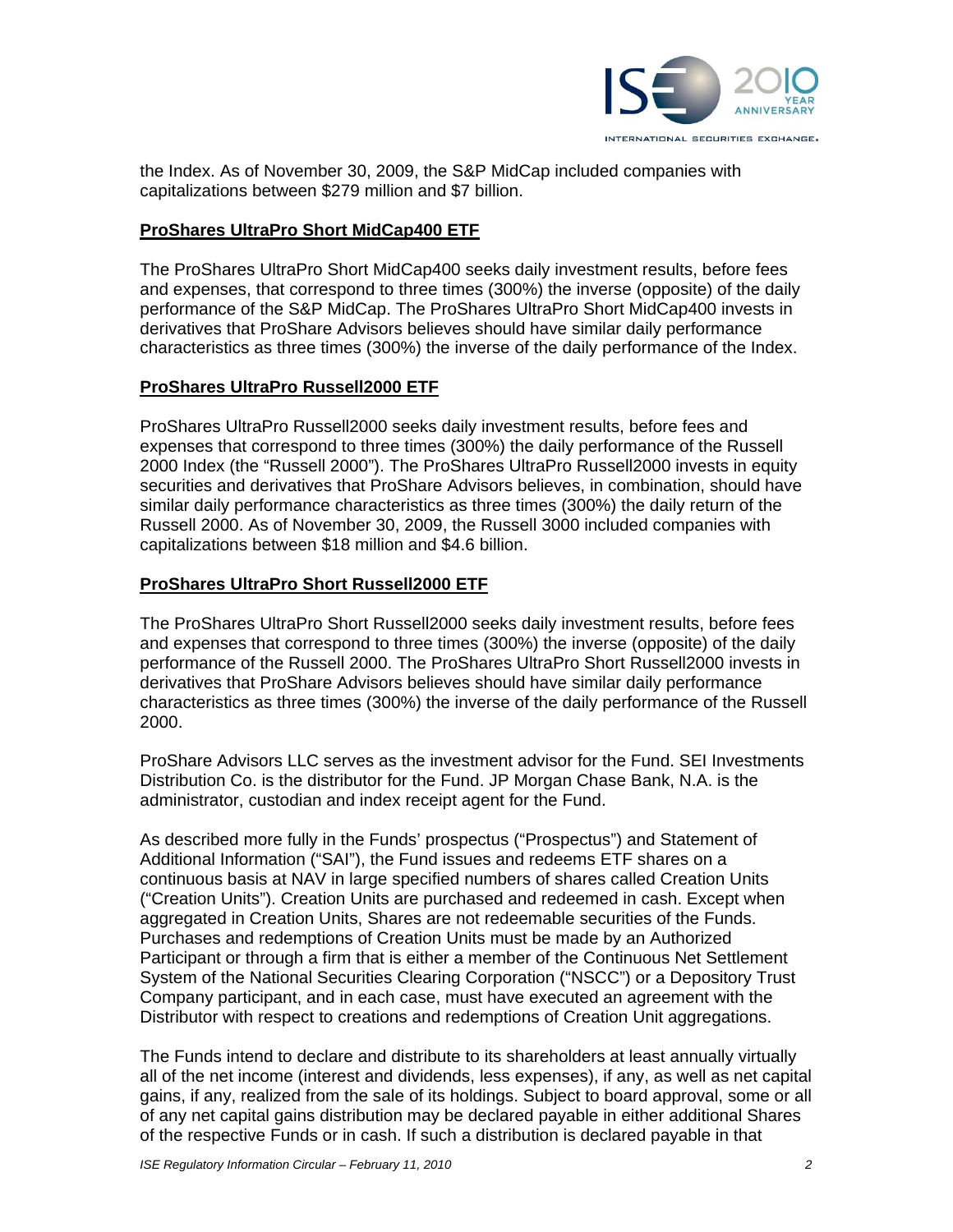

fashion, holders of Shares will receive additional Shares of the respective Funds unless they elect to receive cash. Dividends may be declared and paid more frequently.

The Depository Trust Company ("DTC") will serve as securities depository for the Shares, which may be held only in book-entry form; stock certificates will not be issued. DTC, or its nominee, is the record or registered owner of all outstanding Shares.

The NAV per Share of the Fund will be determined as of the close of trading (normally, 4:00 p.m. Eastern Time ("ET")) on each day that the Exchange is open for business (a "Business Day"). NAV will be available from the Distributor and is also available to National Securities Clearing Corporation ("NSCC") participants through data made available from NSCC.

The Trust's registration statement describes the various fees and expenses for the Funds' Shares. For a more complete description of the Fund and the underlying index, visit www.proshares.com.

### **Principal Risks**

Interested persons are referred to the Prospectus for a description of risks associated with an investment in the Shares. These risks include leverage risk, correlation risk, compounding risk, and stock market risk. In addition, as noted in the Prospectus, the Shares may trade at market prices that may differ from their NAV. The NAV of the Shares will fluctuate with changes in the market value of the Fund's holdings. The market prices of the Shares will fluctuate in accordance with changes in NAV as well as the supply and demand for the Shares.

These Funds seek a 300% or -300% return, respectively, of an index **for a single day**. Due to the compounding of daily returns, returns over periods other than one day will likely differ in amount and possibly direction from the target return for the same period. Investors should monitor their holdings consistent with their strategies, as frequently as daily. The Funds' prospectus describing correlation, leverage and other risks is available at www.proshares.com.

#### **Exchange Rules Applicable to Trading in the Shares**

The Shares are considered equity securities, thus rendering trading in the Shares subject to the Exchange's existing rules governing the trading of equity securities.

#### **Trading Hours**

Trading in the Shares on ISE is on a UTP basis and is subject to ISE equity trading rules. The Shares will trade from 8:00 a.m. until 8:00 p.m. Eastern Time. Equity Electronic Access Members ("Equity EAMs") trading the Shares during the Extended Market Sessions are exposed to the risk of the lack of the calculation or dissemination of underlying index value or intraday indicative value ("IIV"). For certain derivative securities products, an updated underlying index value or IIV may not be calculated or publicly disseminated in the Extended Market hours. Since the underlying index value and IIV are not calculated or widely disseminated during Extended Market hours, an investor who is unable to calculate implied values for certain derivative securities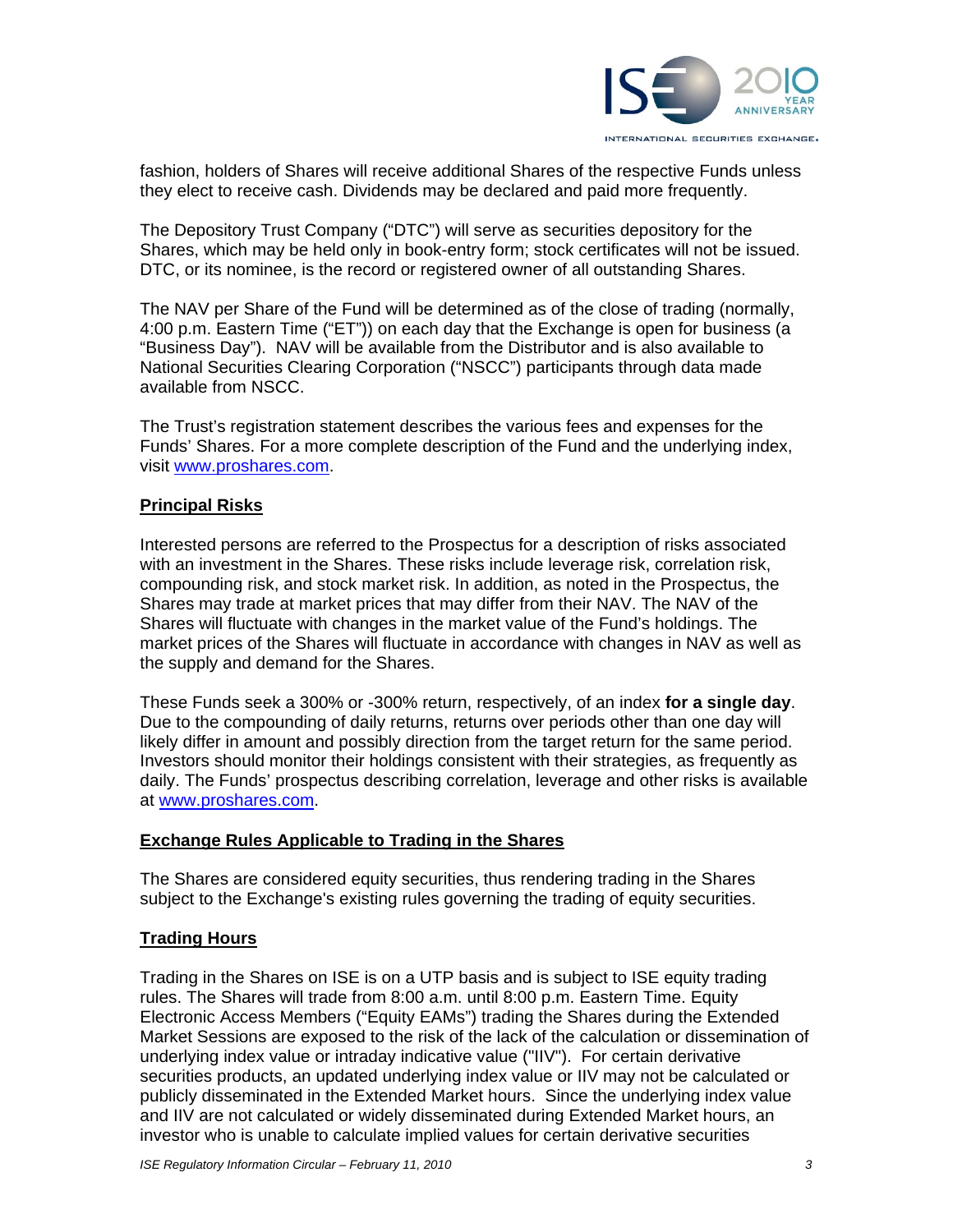

products during Extended Market hours may be at a disadvantage to market professionals.

# **Trading Halts**

ISE will halt trading in the Shares in accordance with ISE Rule 2101(a)(2)(iii). The grounds for a halt under this Rule include a halt by the primary market because it stops trading the Shares and/or a halt because dissemination of the IIV or applicable currency spot price has ceased, or a halt for other regulatory reasons. In addition, ISE will stop trading the Shares if the primary market de-lists the Shares.

### **Suitability**

Trading in the Shares on ISE will be subject to the provisions of ISE Rule 2123(l). Members recommending transactions in the Shares to customers should make a determination that the recommendation is suitable for the customer. In addition, members must possess sufficient information to satisfy the "know your customer" obligation that is embedded in ISE Rule 2123(l).

Equity EAMs also should review FINRA Notice to Members 03-71 for guidance on trading these products. The Notice reminds members of their obligations to: (1) conduct adequate due diligence to understand the features of the product; (2) perform a reasonable-basis suitability analysis; (3) perform customer-specific suitability analysis in connection with any recommended transactions; (4) provide a balanced disclosure of both the risks and rewards associated with the particular product, especially when selling to retail investors; (5) implement appropriate internal controls; and (6) train registered persons regarding the features, risk and suitability of these products.

# **Delivery of a Prospectus**

Pursuant to federal securities laws, investors purchasing Shares must receive a prospectus prior to or concurrently with the confirmation of a transaction. Investors purchasing Shares directly from the Fund (by delivery of the Deposit Amount) must also receive a prospectus.

Prospectuses may be obtained through the Distributor or on the Fund's website. The Prospectus does not contain all of the information set forth in the registration statement (including the exhibits to the registration statement), parts of which have been omitted in accordance with the rules and regulations of the SEC. For further information about the Fund, please refer to the Trust's registration statement.

#### **Exemptive, Interpretive and No-Action Relief Under Federal Securities Regulations**

The Commission has issued a letter dated January 24, 2007 (the "No-Action Letter") granting exemptive, interpretive, and no-action relief from certain provisions of and rules under the Securities Exchange Act of 1934 for the Pro Shares Trust.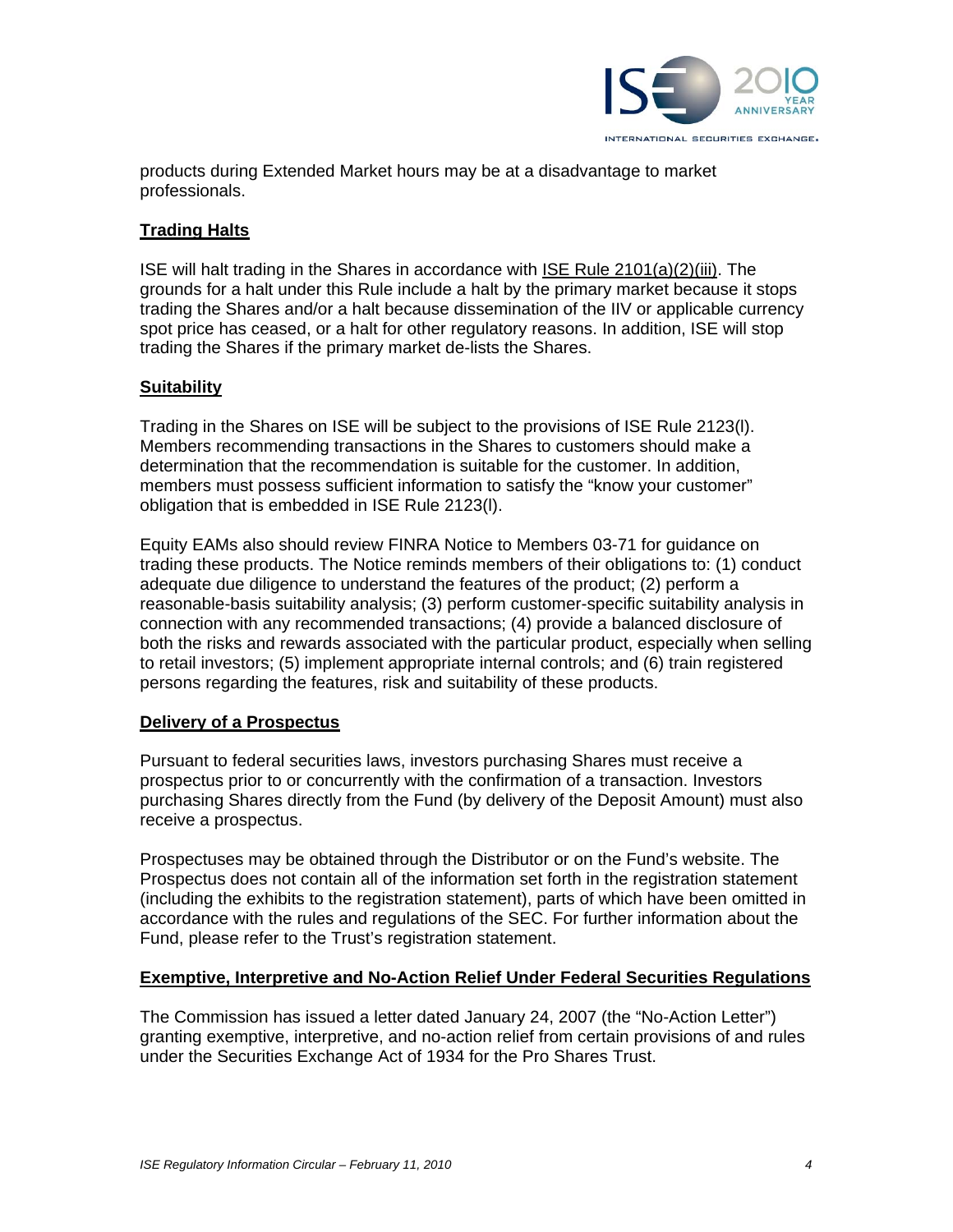

# **Regulation M Exemptions**

Generally, Rules 101 and 102 of Regulation M prohibit any "distribution participant" and its "affiliated purchasers" from bidding for, purchasing, or attempting to induce any person to bid for or purchase any security which is the subject of a distribution until after the applicable restricted period, except as specifically permitted in Regulation M. The provisions of the Rules apply to underwriters, prospective underwriters, brokers, dealers, and other persons who have agreed to participate or are participating in a distribution of securities.

The Commission issued a No-Action Letter by which persons participating in a distribution of shares of a fund may engage in secondary market transactions in such shares during their participation in such a distribution, despite the requirements of from Rule 101 under Regulation M. In addition, the SEC has permitted persons who may be deemed to be participating in the distribution of shares of a fund (i) to purchase securities for the purpose of purchasing creation unit aggregations of fund shares and (ii) to tender securities for redemption in Creation Unit Aggregations. Further, the Commission has clarified that the tender of fund shares to the Fund for redemption does not constitute a bid for or purchase of any of the Funds' securities during the restricted period of Rule 101. The Commission has issued a No-Action Letter to paragraph (e) of Rule 102 under Regulation M which allow the redemption of fund shares in creation unit aggregations during the continuous offering of shares.

### **Customer Confirmations for Creation or Redemption of Fund Shares (SEC Rule 10b-10)**

Broker–dealers who handle purchases or redemptions of Fund shares in Creation Units for customers will be permitted to provide such customers with a statement of the number of Creation Unit Aggregations created or redeemed without providing a statement of the identity, number and price of shares of the individual securities tendered to the Fund for purposes of purchasing creation unit aggregations ("Deposit Securities") or the identity, number and price of shares to be delivered by the Trust to the redeeming holder ("Redemption Securities"). The composition of the securities required to be tendered to the Fund for creation purposes and of the securities to be delivered on redemption will be disseminated each business day and will be applicable to requests for creations or redemption, as the case may be, on that day. This exemptive relief under Rule 10b-10 with respect to creations and redemptions is subject to the following conditions:

- 1) Confirmations to customers engaging in creations or redemptions must state that all information required by Rule 10b-10 will be provided upon request;
- 2) Any such request by a customer for information required by Rule 10b-10 will be filed in a timely manner, in accordance with Rule 10b-10(c);
- 3) Except for the identity, number and price of shares of the component securities of the Deposit Securities and Redemption Securities, as described above, confirmations to customers must disclose all other information required by Rule 10b-10(a).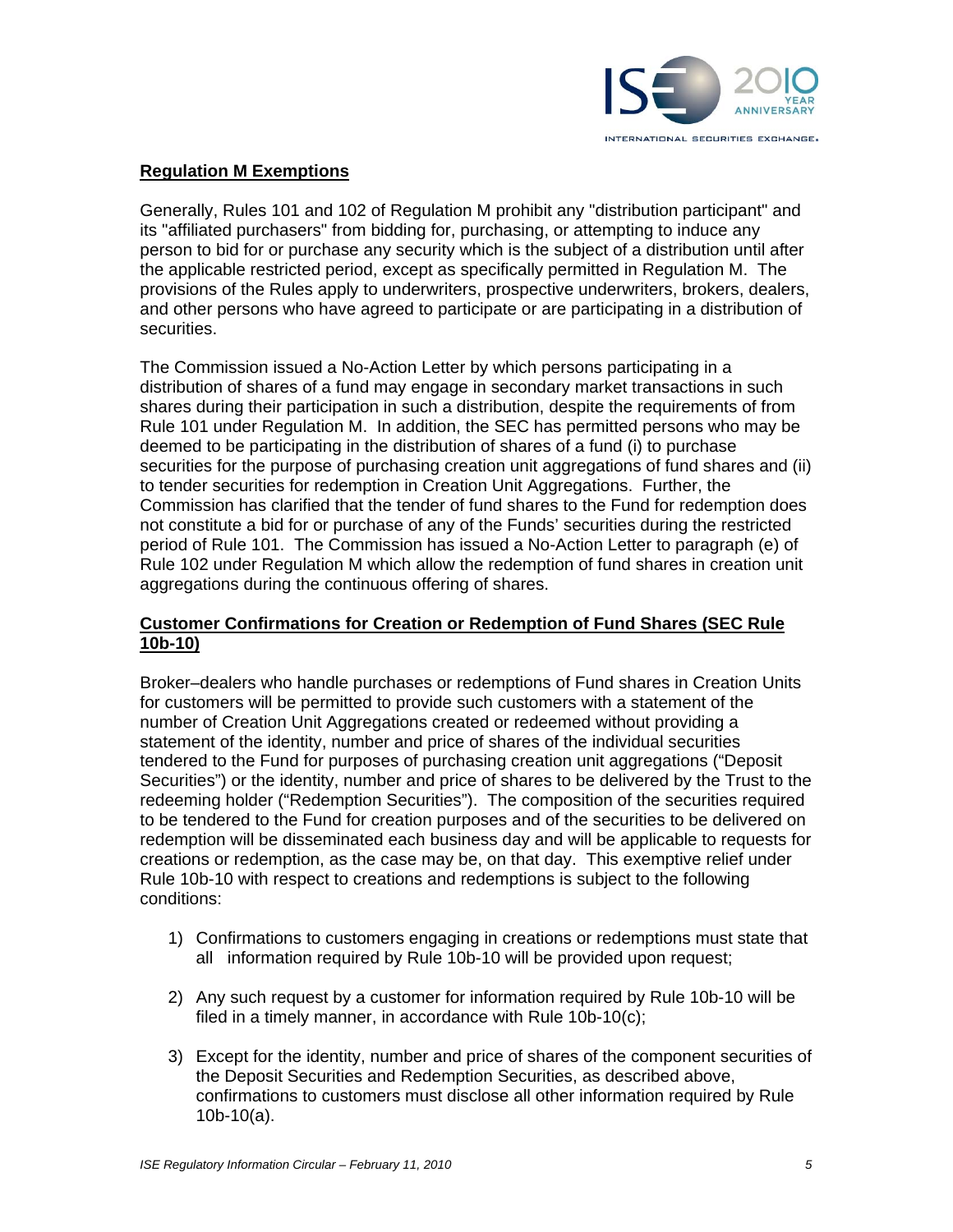

# **SEC Rule 14e-5**

The Commission has permitted any person acting as a dealer-manager of a tender offer for a component security of fund (1) to redeem fund shares in creation unit aggregations from the issuer that may include a security subject to such tender offer and (2) to purchase fund shares during such tender offer. In addition, a No-Action has been issued under Rule 14e-5 states that if a broker-dealer acting as a dealer-manager of a tender offer for a security of the Fund purchases or arranges to purchase such securities in the secondary market for the purpose of tendering such securities to purchase one or more creation unit aggregations of shares, it must be made in conformance with the following:

- i. such bids or purchases are effected in the ordinary course of business, in connection with a basket of 20 or more securities in which any security that is the subject of a distribution, or any reference security, does not comprise more than 5% of the value of the basket purchased; or
- ii. purchases are effected as adjustments to such basket in the ordinary course of business as a result of a change in the composition of the underlying index; and
- iii. such bids or purchases are not affected for the purpose of facilitating such tender offer.

### **Section 11(d)(1); SEC Rules 11d1-1 and 11d1-2**

Section 11(d)(1) of the Act generally prohibits a person who is both a broker and a dealer from effecting any transaction in which the broker-dealer extends credit to a customer on any security which was part of a new issue in the distribution of which he participated as a member of a selling syndicate or group within thirty days prior to such transaction. The Commission has clarified that Section 11(d)(1) does not apply to broker-dealers that are not authorized participants (and, therefore, do not create creation unit aggregations) that engage in both proprietary and customer transactions in shares of a fund in the secondary market, and for broker-dealer authorized participants that engage in creations of creation unit aggregations. This relief is subject to specific conditions, including the condition that such broker-dealer (whether or not an authorized participant) does not, directly or indirectly, receive from the fund complex any payment, compensation or other economic incentive to promote or sell the shares of a fund to persons outside the fund complex, other than non-cash compensation permitted under NASD Rule 2830 (I)(5)(A), (B) or (C). See letter dated November 22, 2005 from Brian A Bussey, Assistant Chief Counsel, SEC Division of Market Regulation, to Barclays Global Investors, N.A., dated November 22, 2005. The Commission has issued a No-Action Letter under Section 11(d)(1) of the Act states that broker-dealers may treat shares of a fund, for purposes of Rule 11d1-2, as "securities issued by a registered open-end investment company as defined in the Investment Company Act" and thereby extend credit or maintain or arrange for the extension or maintenance of credit on shares that have been owned by the persons to whom credit is provided for more than 30 days, in reliance on the exemption contained in the rule.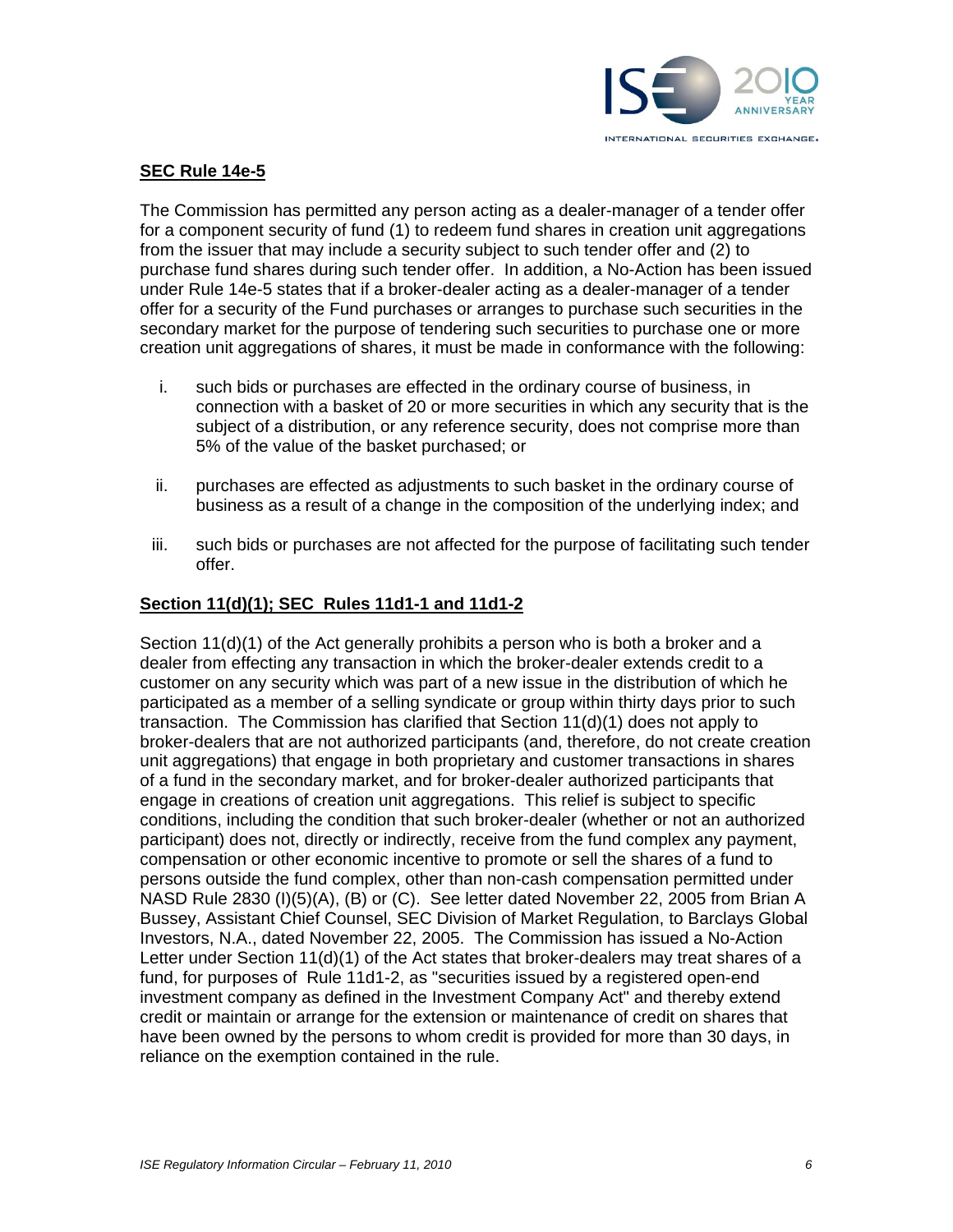

# **SEC Rule 15c1-5 and 15c1-6**

The Commission has issued a No-Action letter with respect to Rule 15c1-5 and Rule 15c1-6 as to the required disclosure of control by a broker or dealer with respect to creations and redemptions of fund shares and secondary market transactions therein.

**This Regulatory Information Circular is not a statutory Prospectus. Equity EAMs should consult the Trust's Registration Statement, SAI, Prospectus and the Fund's website for relevant information.**